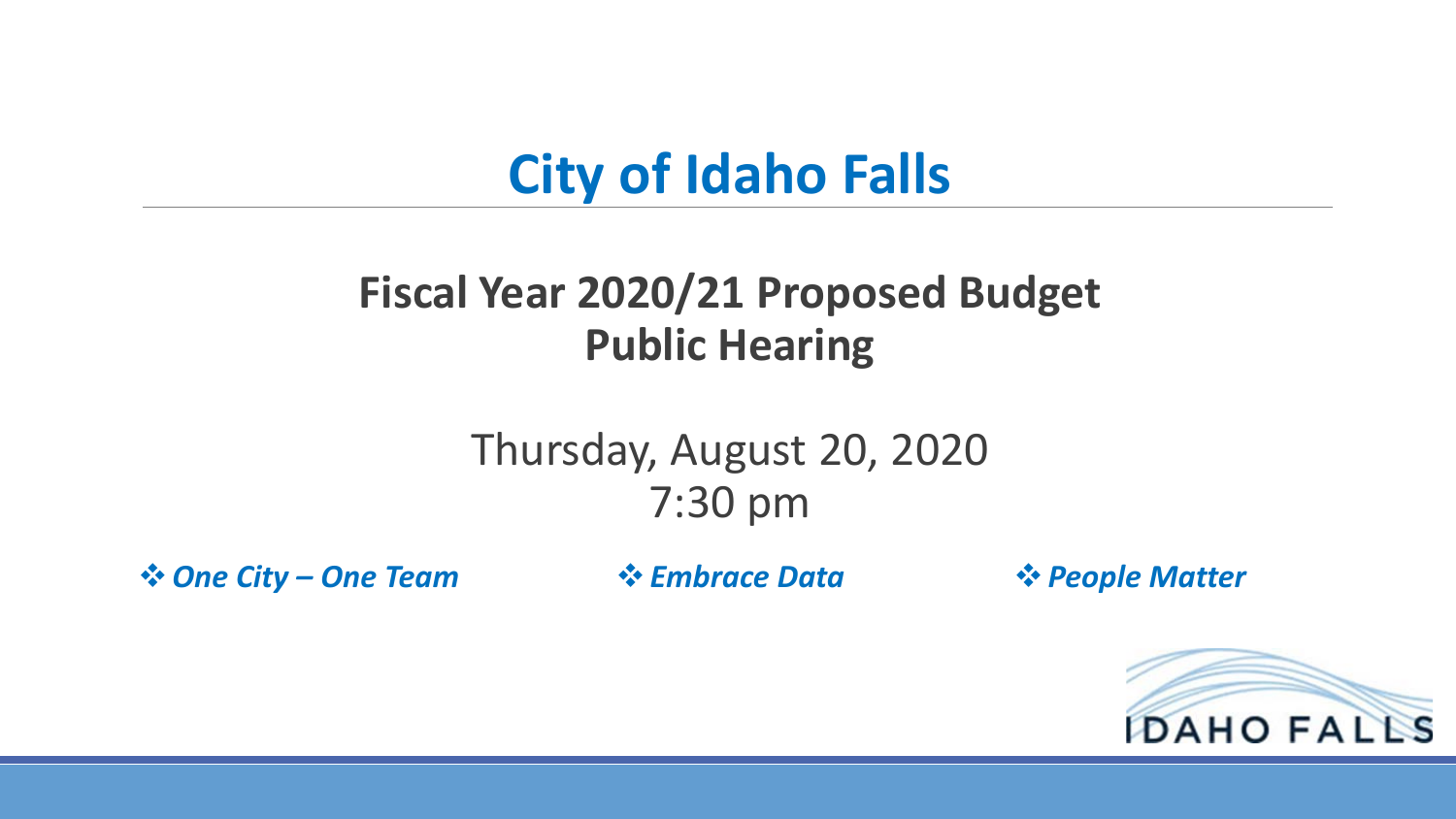# **2020/21 Budget Process**

- 2020/21 budget calendar and revisions were posted on the City's website.
- Mayor, City Council and Department Directors Budget Workshop on April 3.
- All budget sessions were publically noticed.
- Department budget presentations posted on the City's website.
- Proposed budget was published in the Post Register as required by State of Idaho Statute.

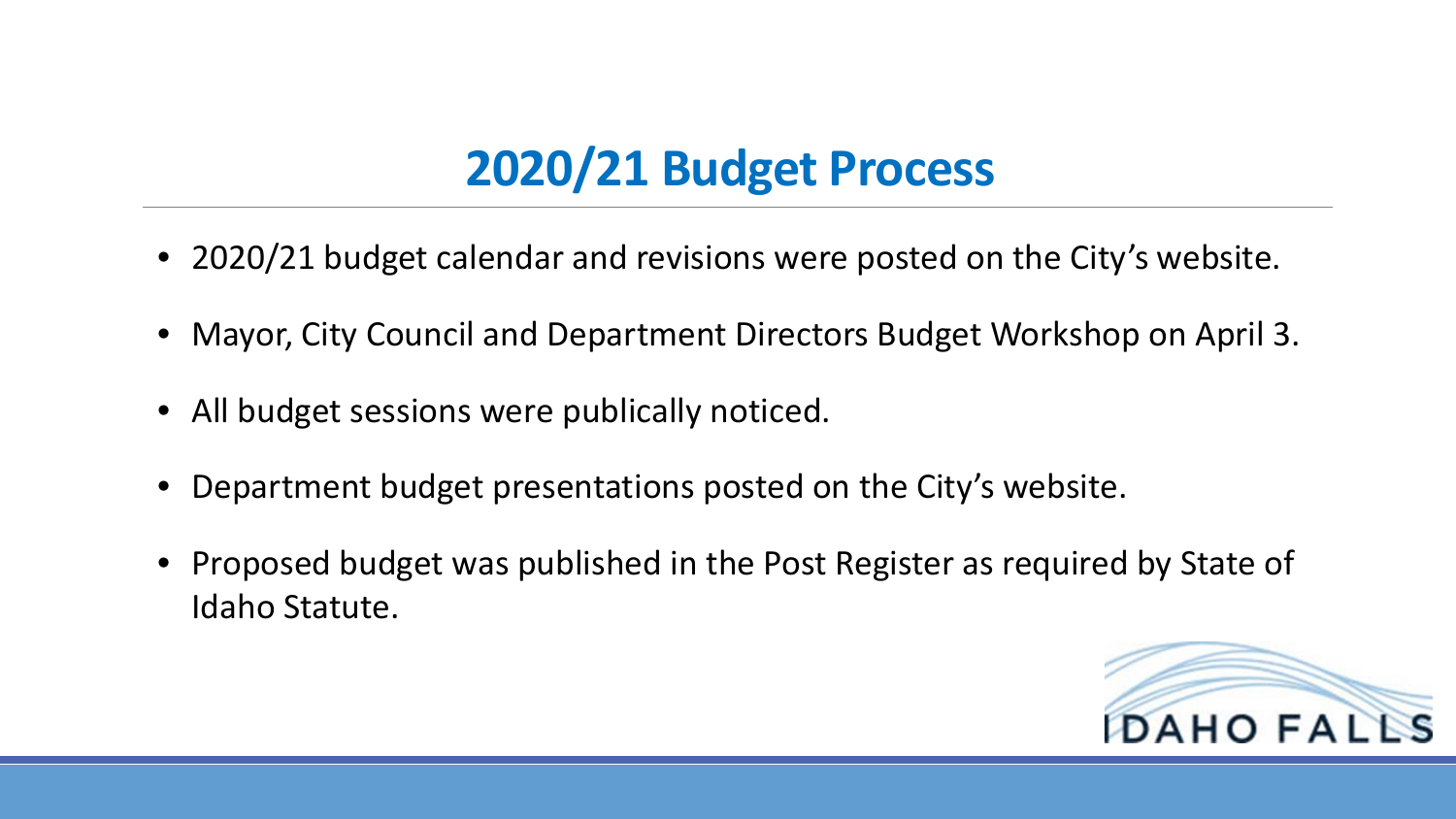## **2020/21 Proposed Budget Overview**

- Total not to exceed budget of \$282,544,816.
- Total estimated property tax revenue of \$38.4M, includes:
	- New Annexations \$378,302
	- New Construction \$1,043,539
- Does not include a 3% statutory property tax levy.
	- Whole dollar value of \$1.1M.
	- Notice, resolution and public hearing to reserve the 2020/21 fiscal year statutory property tax levy to forgone for future years.

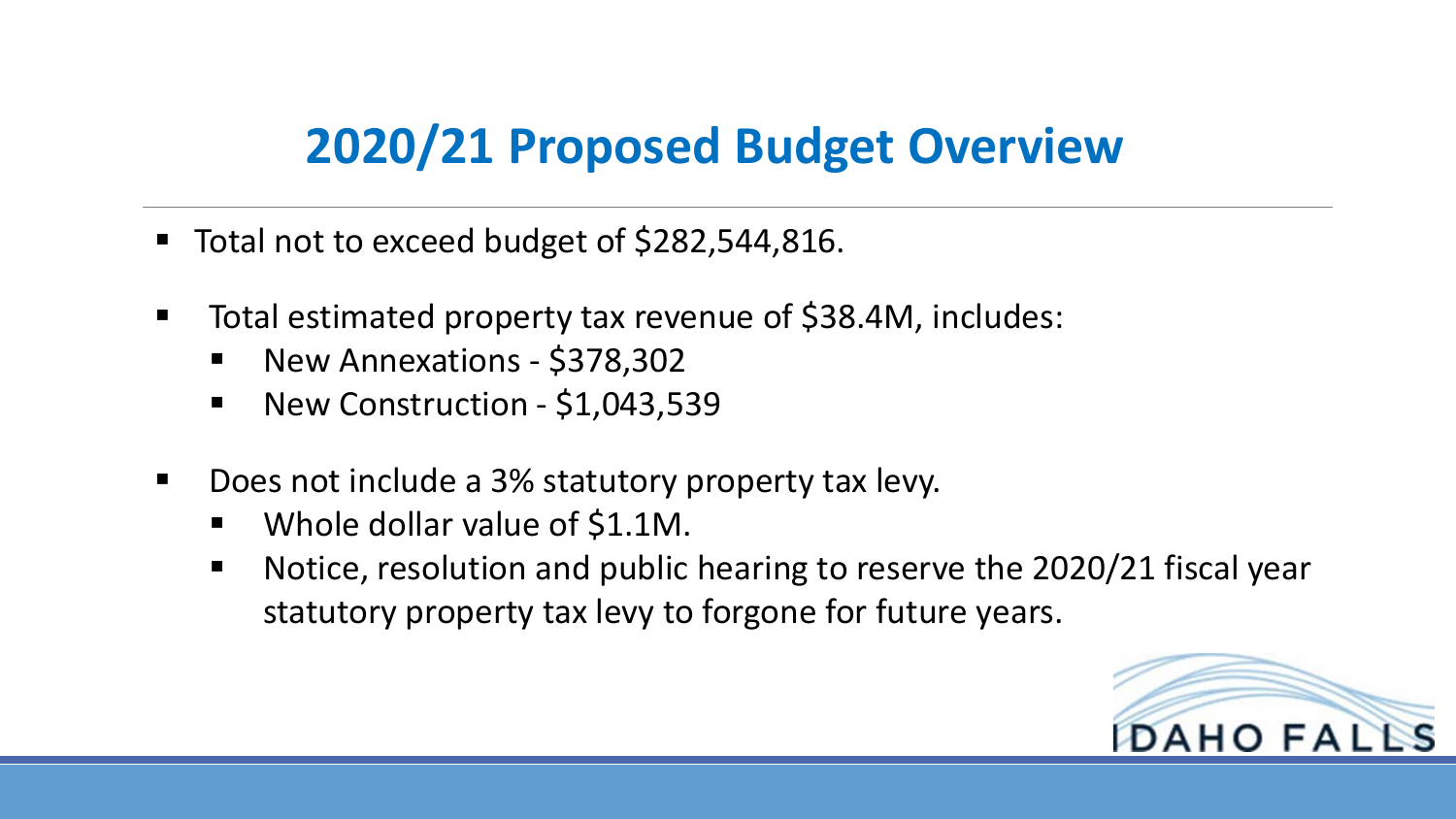## **2020/21 Proposed Budget Overview (Continued)**

#### Governor Little Public Safety Tax Relief Program

|                                |                |                | <b>Residential</b> |                                                                  |           |            | Commercial  |                                             |
|--------------------------------|----------------|----------------|--------------------|------------------------------------------------------------------|-----------|------------|-------------|---------------------------------------------|
| 2019 value                     | \$150,000      | \$200,000      | \$250,000          | \$300,000                                                        | \$350,000 | \$500,000  | \$2,000,000 | \$10,000,000                                |
| 2020 value                     | \$169,500      | \$226,000      |                    | $$282,500$ $$339,000$ $$395,500$                                 |           | \$565,000  | \$2,260,000 | \$11,300,000                                |
|                                |                |                |                    |                                                                  |           |            |             |                                             |
|                                |                |                |                    |                                                                  |           |            |             |                                             |
| 2019 Current                   | \$659.68       | $\mathbb{S}^-$ |                    | 879.57 \$1,319.36 \$1,759.15 \$2,198.93                          |           | \$4,397.87 | \$17,591.47 | \$87,957.34                                 |
|                                |                |                |                    |                                                                  |           |            |             |                                             |
| 2020 Growth                    |                |                |                    | $$684.22$ $$1,017.24$ $$1,473.39$ $$1,929.53$ $$2,385.67$        |           |            |             | $$4,561.44$ $$18,245.76$ $$91,228.78$       |
| <b>Total Tax Relief Credit</b> |                |                |                    | $$$ (125.31) $$$ (186.30) $$$ (269.83) $$$ (353.37) $$$ (436.91) |           |            |             | $$$ (835.38) $$$ (3,341.51) $$$ (16,707.57) |
| <b>Net</b>                     | \$558.91       |                |                    | \$ 830.94 \$1,203.55 \$1,576.16 \$1,948.76                       |           |            |             | $$3,726.06$ $$14,904.24$ $$74,521.21$       |
| Change                         | \$ (100.77) \$ |                |                    | $(48.63)$ \$ $(115.81)$ \$ $(182.99)$ \$ $(250.17)$              |           |            |             | $$$ (671.81) $$$ (2,687.23) $$$ (13,436.13) |

*\*\*\*Total Tax Relief Credits are estimates\*\*\**

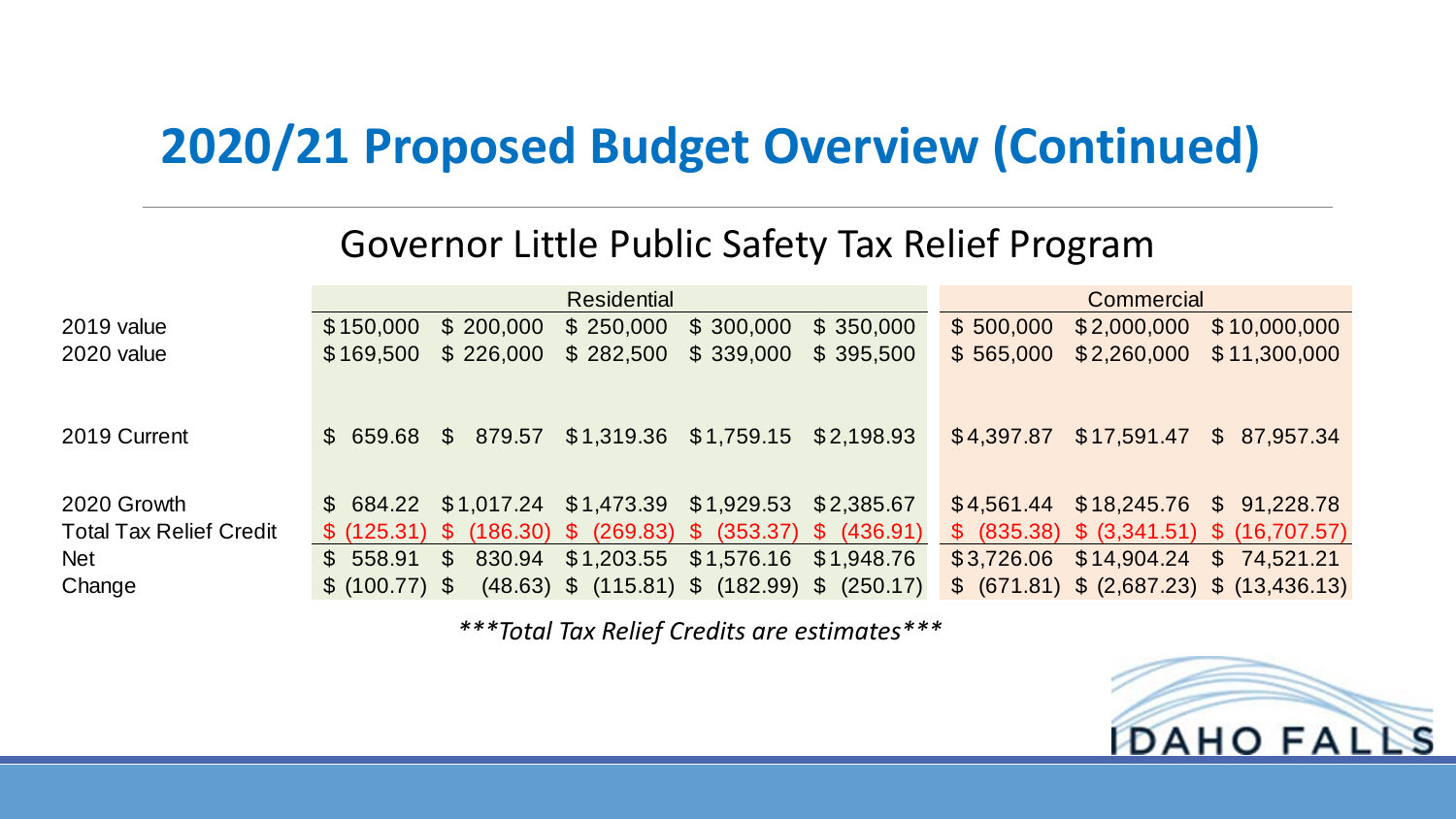# **2020/21 Funded Priorities**

| <b>Funded Priorities (New Annexations, New Construction and General Fund Department</b><br><b>Budget Reductions)</b> | <b>Funded</b><br><b>Amount</b> |
|----------------------------------------------------------------------------------------------------------------------|--------------------------------|
| <b>Contribution for New Police Complex</b>                                                                           | \$1,000,000                    |
| Replacement of Dehydration System at the Aquatics Center                                                             | \$1,018,000                    |
| <b>Contribution to Airport Operations</b>                                                                            | \$545,426                      |
| <b>Contribution to City Employee Health Plan</b>                                                                     | \$335,262                      |
| <b>Contribution for future Redevelopment Activity</b>                                                                | 200,000<br>$\mathsf{S}^-$      |
| Funding of one mid-year Crisis Intervention Officer for Police Department                                            | $\mathsf{S}$<br>40,000         |
| Contribution to Funland Renovation for Parks and Recreation                                                          | $\zeta$<br>39,000              |
| Total                                                                                                                | \$3,177,688                    |

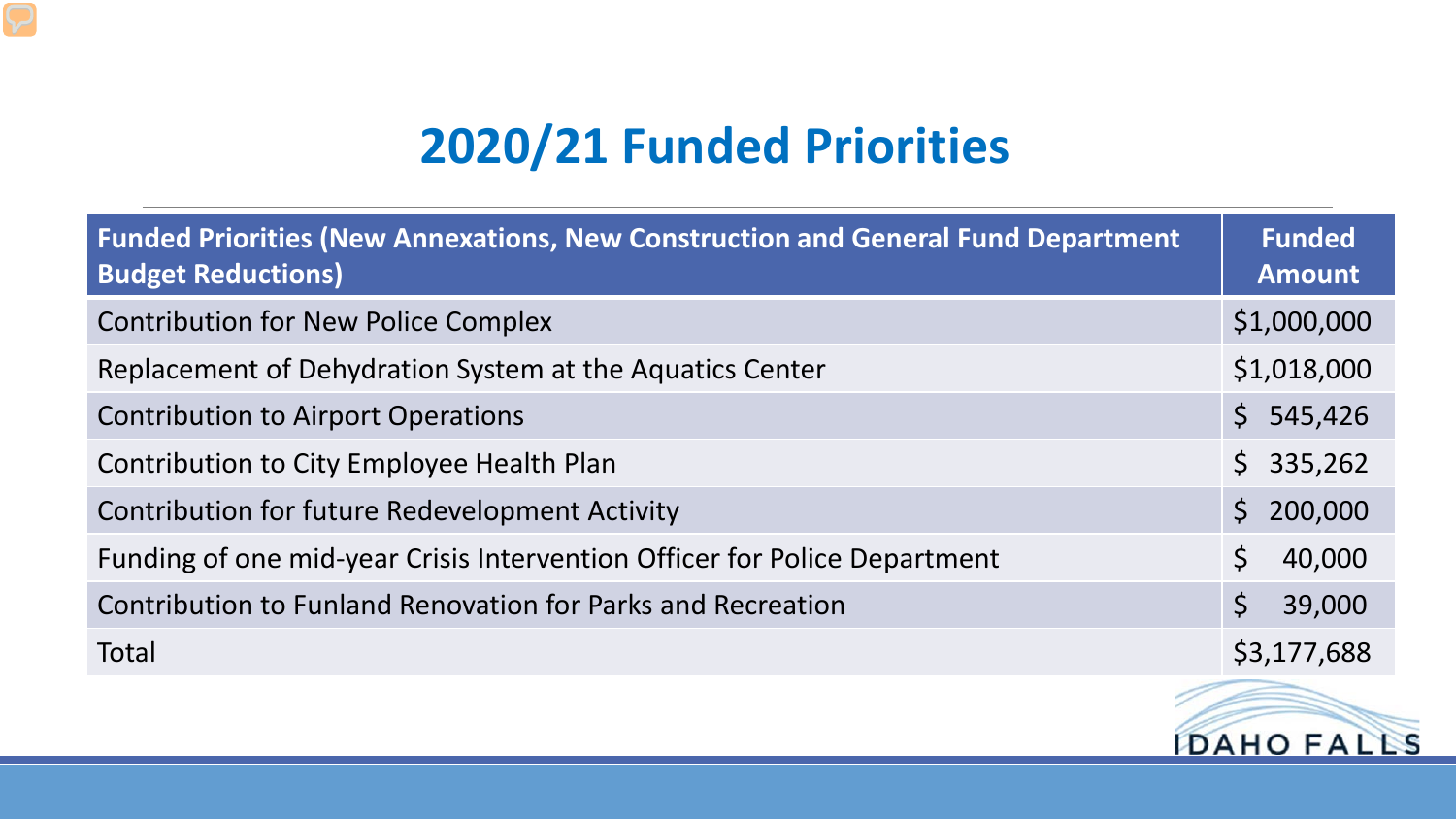# **Contingency Funds**

| <b>Department</b>                                                      | <b>Funded Amount</b> |
|------------------------------------------------------------------------|----------------------|
| <b>Budget Capacity for New Police Complex</b>                          | \$30,000,000         |
| Budget Capacity for Potential CARES (COVID-19) Act Grant<br>Requests   | \$7,000,000          |
| <b>Budget Capacity for Ongoing Construction Projects</b>               | \$3,000,000          |
| 2019/20 Carryover Funds for Obligated 2019/20 Fiscal Year<br>Contracts | \$3,000,000          |
| Total                                                                  | \$43,000,000         |

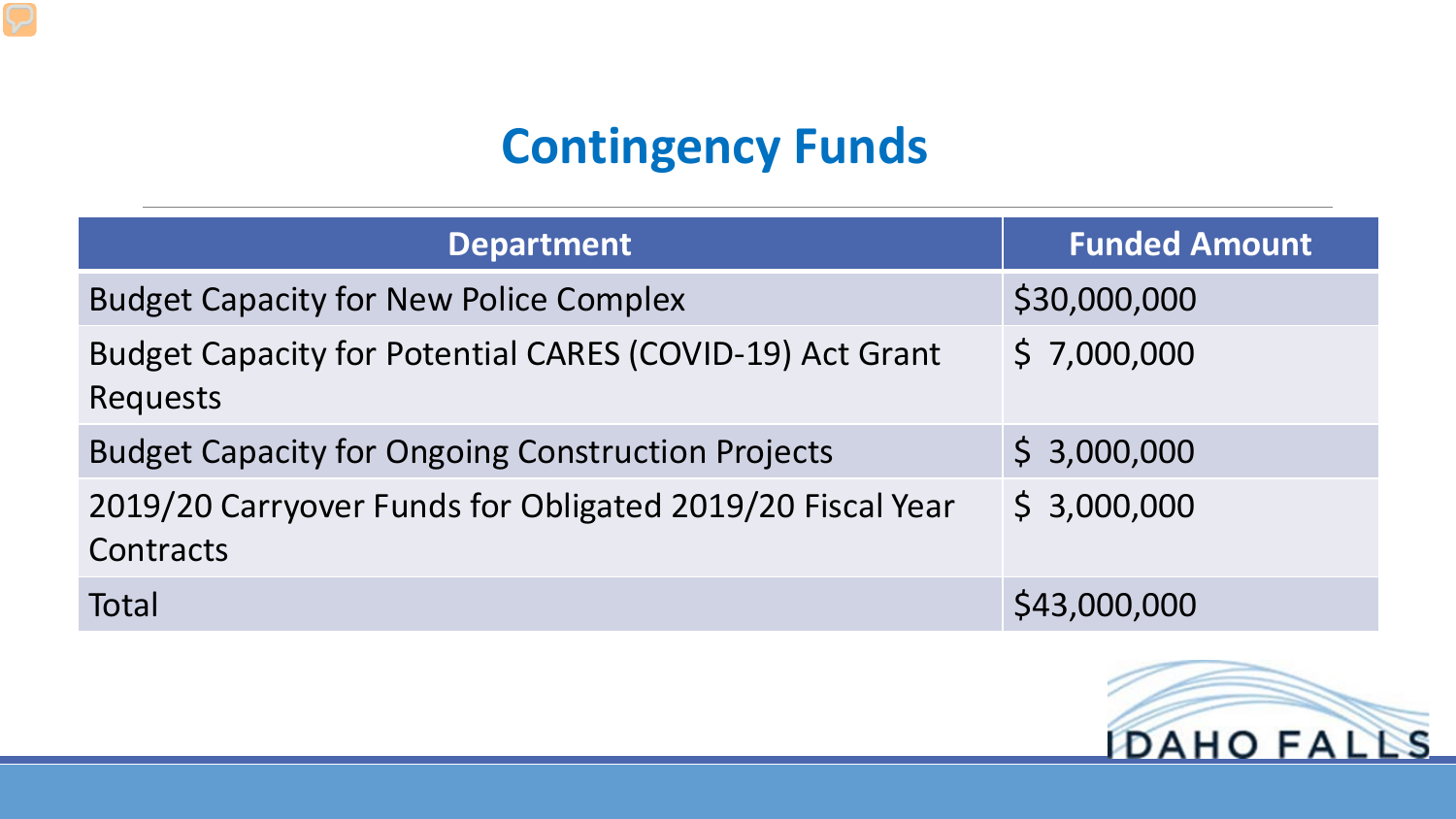### **2020/21 General and Government Funds Revenue**

| <b>General Fund</b>                     | \$49,287,797        | 55%  |
|-----------------------------------------|---------------------|------|
| <b>Streets</b>                          | 6,918,181           | 8%   |
| Recreation                              | 3,058,480           | 3%   |
| Library                                 | 3,625,707           | 4%   |
| <b>MERF</b>                             | 2,200,000           | 2%   |
| <b>Electric Public Purpose</b>          | 1,208,000           | 1%   |
| <b>Business Improvement District</b>    | 90,000              | 0%   |
| Golf                                    | 2,733,173           | 3%   |
| <b>Risk Management</b>                  | 1,990,496           | 2%   |
| <b>Health Insurance</b>                 | 2,000,000           | 2%   |
| Ambulance                               | 6,928,974           | 8%   |
| Fire CIP/Wildland                       | 1,581,524           | 2%   |
| <b>Public Works Capital Improvemen</b>  | 2,094,718           | 2%   |
| Parks, Zoo and Golf Capital Impro       | 6,010,181           | 7%   |
| <b>Civic Center Capital Improvement</b> |                     | 0%   |
| <b>Police Capital Improvement</b>       |                     | 0%   |
| Contingency                             |                     | 0%   |
|                                         | Total \$ 89,727,231 | 100% |

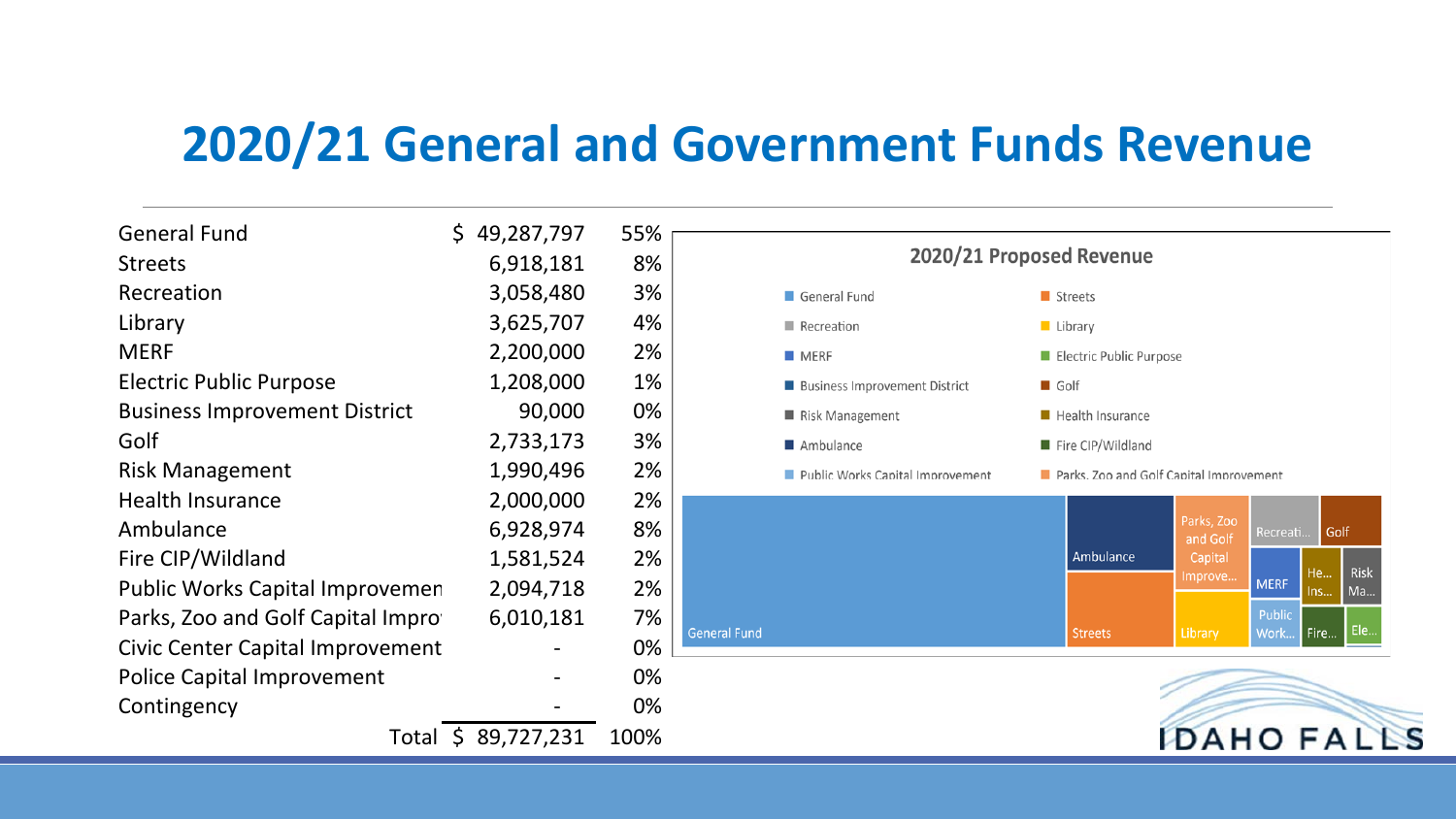## **2020/21 General and Government Funds Budget**

| <b>General Fund</b>                  | \$ | 50,322,082  | 36%  |
|--------------------------------------|----|-------------|------|
| <b>Streets</b>                       |    | 7,477,750   | 5%   |
| Recreation                           |    | 3,421,102   | 2%   |
| Library                              |    | 6,602,948   | 5%   |
| <b>MERF</b>                          |    | 3,120,000   | 2%   |
| <b>Electric Public Purpose</b>       |    | 1,000,000   | 1%   |
| <b>Business Improvement District</b> |    | 85,000      | 0%   |
| Golf                                 |    | 2,855,769   | 2%   |
| <b>Risk Management</b>               |    | 3,811,292   | 3%   |
| <b>Health Insurance</b>              |    | 60,000      | 0%   |
| Ambulance                            |    | 7,059,084   | 5%   |
| Fire CIP/Wildland                    |    | 961,500     | 1%   |
| Public Works Capital Improvemen      |    | 3,800,000   | 3%   |
| Parks, Zoo and Golf Capital Impro    |    | 5,980,000   | 4%   |
| Civic Center Capital Improvement     |    |             | 0%   |
| <b>Police Capital Improvement</b>    |    |             | 0%   |
| Contingency                          |    | 43,000,000  | 31%  |
| Total                                | S. | 139,556,527 | 100% |



49% of total proposed budget.

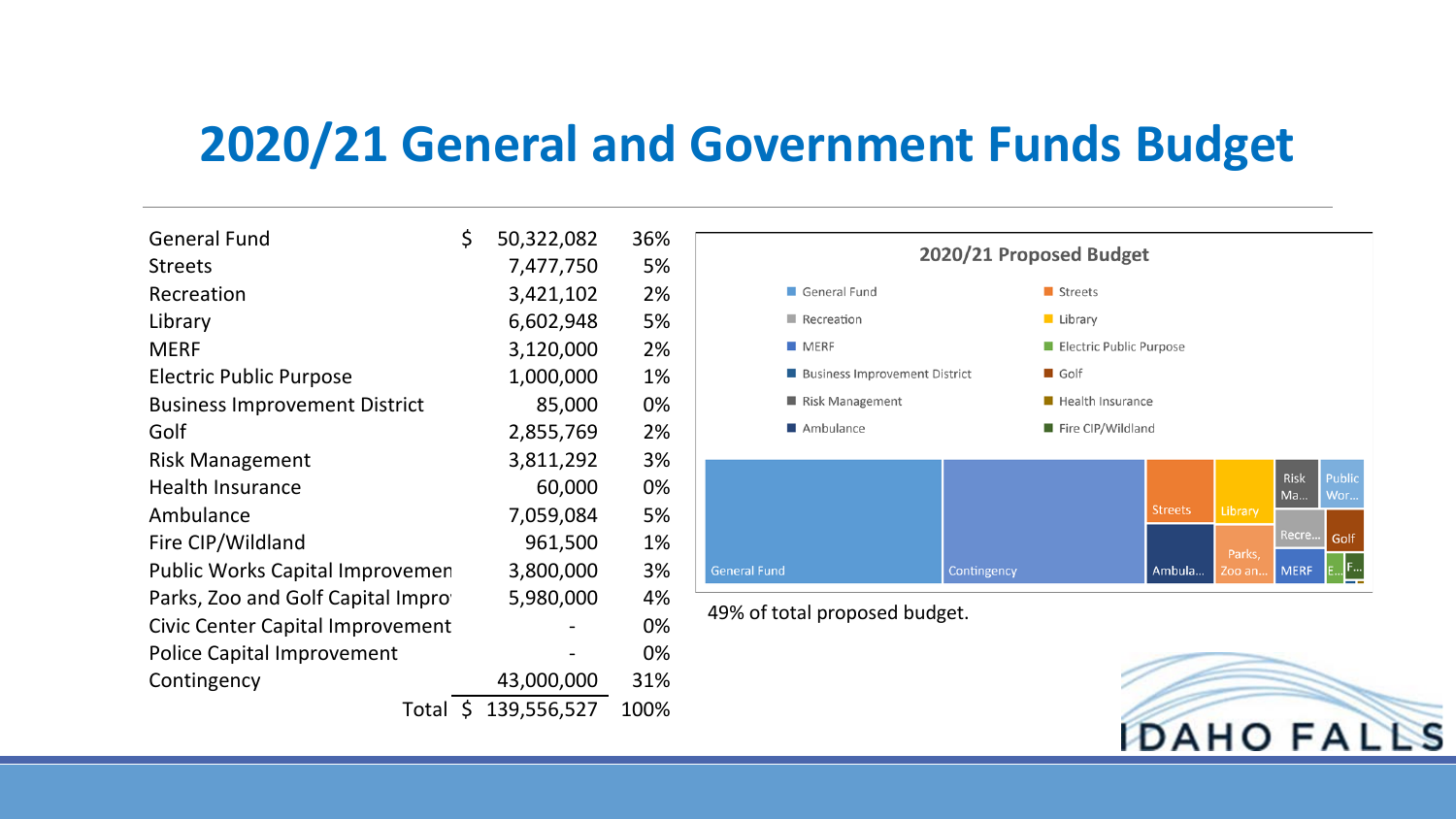#### **2020/21 Proposed Fiscal Year Budget (General Fund)**

| <b>Department</b>            | <b>Budget</b> | 2020/21 Proposed Budget                            |                      |              |                                 |  |
|------------------------------|---------------|----------------------------------------------------|----------------------|--------------|---------------------------------|--|
| Police                       | \$17,370,894  | Mayor and City Council                             | $\blacksquare$ Legal |              | Municipal Services              |  |
| Fire                         | 12,209,866    | Community Development<br>Human Resources           |                      | Police       |                                 |  |
| <b>Parks and Recreation</b>  | 8,596,039     | <b>Parks</b><br>Fire<br>Other                      |                      | Public Works |                                 |  |
| <b>Municipal Services</b>    | 4,545,522     |                                                    |                      |              |                                 |  |
| <b>Community Development</b> | 3,745,099     |                                                    |                      |              |                                 |  |
| <b>Public Works</b>          | 2,302,100     |                                                    |                      |              | Municipal<br>Comm               |  |
| <b>Mayor and Council</b>     | 627,741       |                                                    |                      |              | <b>Services</b><br>Develo<br>Le |  |
| Legal                        | 558,984       | Police                                             | Fire                 | Parks        | Public Works a<br>'u.           |  |
| <b>Human Resources</b>       | 365,837       | Public Safety - 59%                                |                      |              |                                 |  |
| <b>Total General Fund</b>    | \$50,322,082  | Parks and Recreation - 17%<br>Combined Total - 76% |                      |              |                                 |  |
|                              |               |                                                    |                      | DAHO FA      |                                 |  |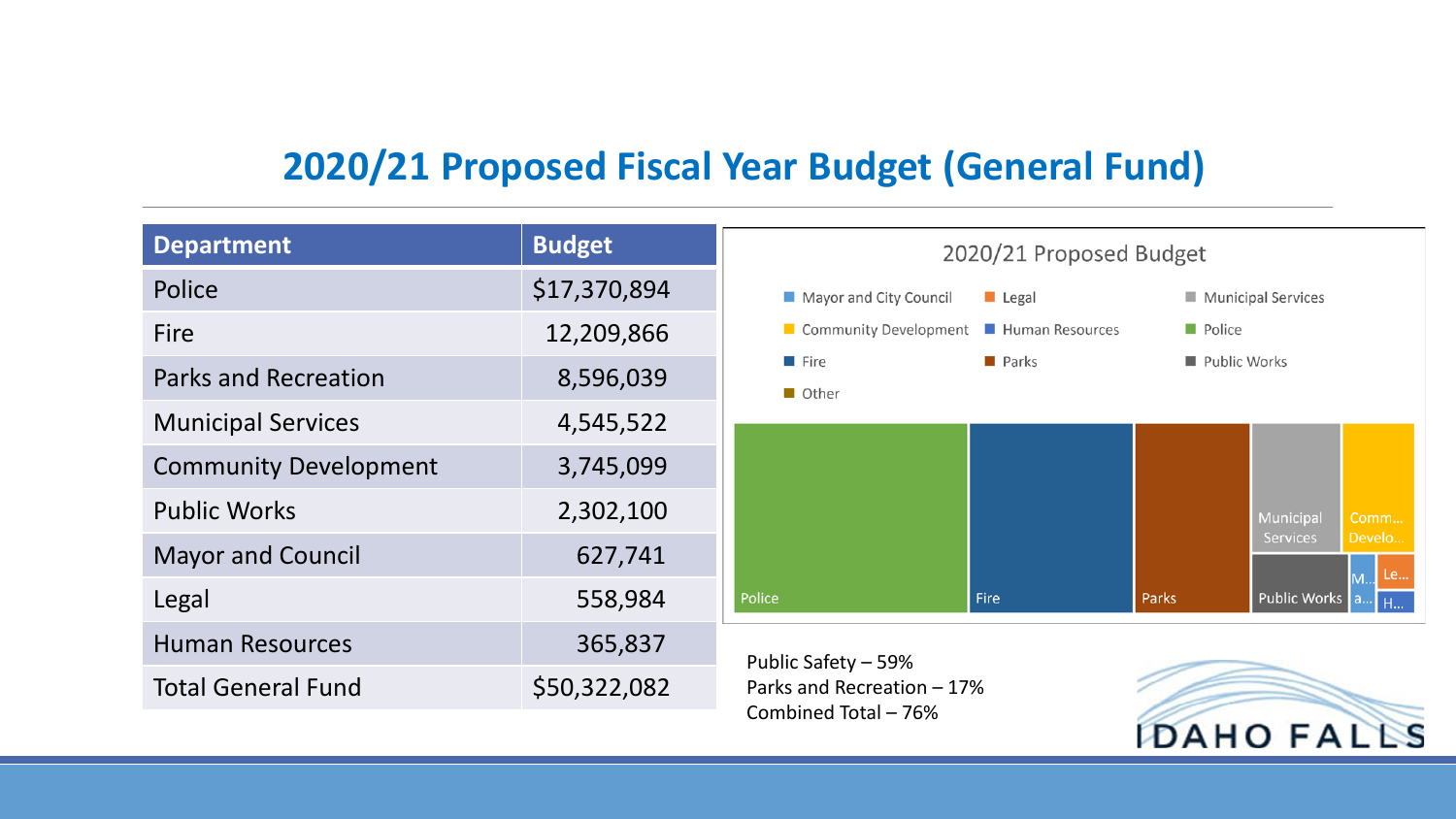#### **2020/21 Proposed Fiscal Year Budget (Government Funds)**

| Fund                                       | <b>Budget</b> | <b>Fund (Continued)</b>                  | <b>Budget</b> |
|--------------------------------------------|---------------|------------------------------------------|---------------|
| Contingency                                | \$43,000,000  | <b>Municipal Equipment Replacement</b>   | \$3,120,000   |
| <b>Streets</b>                             | 7,477,750     | Fund                                     |               |
| Ambulance                                  | 7,059,084     | Golf                                     | 2,855,769     |
| Library                                    | 6,602,948     | <b>Electric Public Purpose</b>           | 1,000,000     |
| Parks, Zoo and Golf Capital<br>Improvement | 5,980,000     | Fire Capital Improvement and<br>Wildland | 961,500       |
| <b>Risk Management</b>                     | 3,811,292     | <b>Business Improvement District</b>     | 85,000        |
| <b>Public Works Capital Improvement</b>    | 3,800,000     | <b>Health Insurance</b>                  | 60,000        |
| Recreation                                 | 3,421,102     | Total                                    | \$89,234,445  |

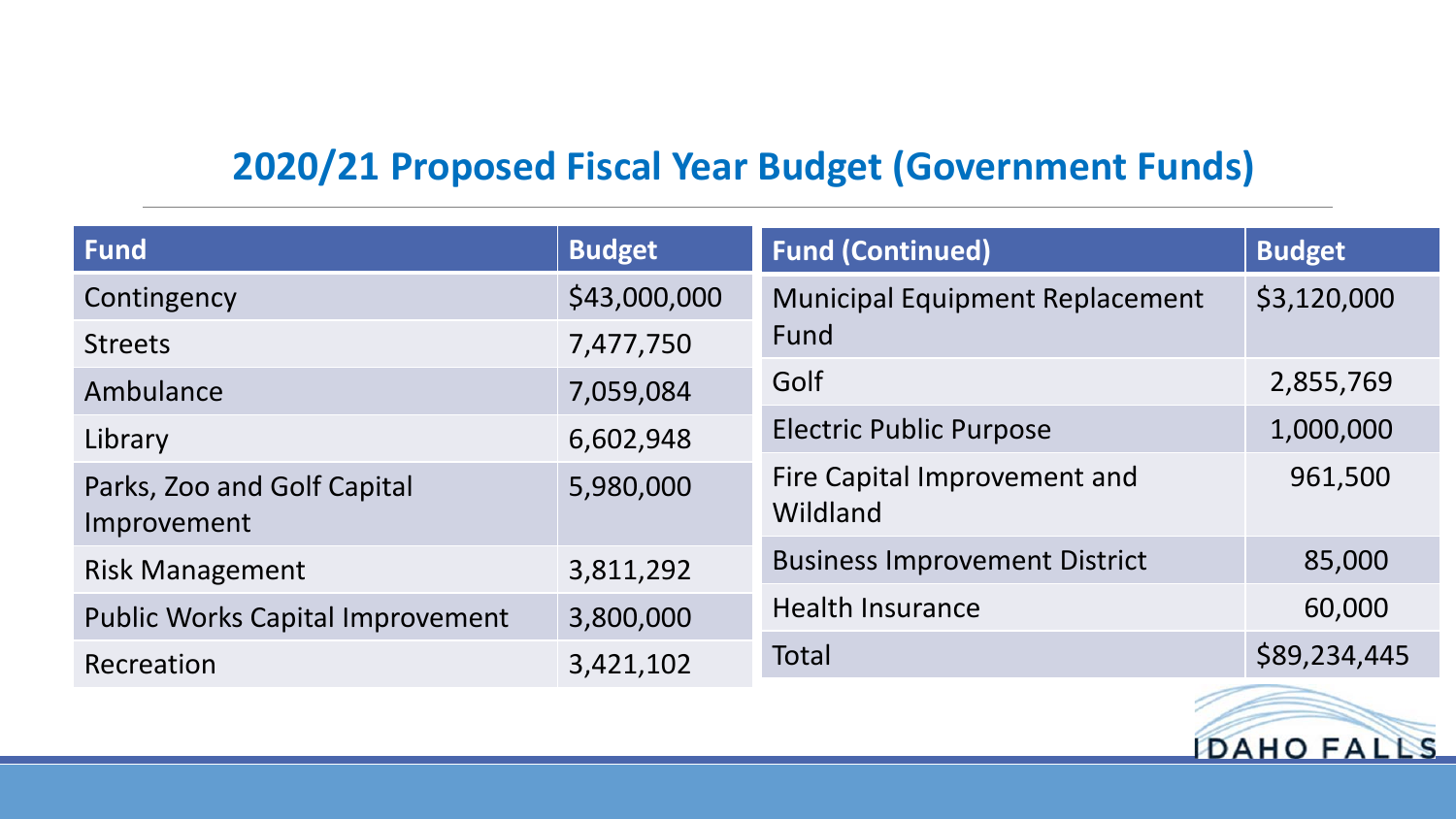#### **2020/21 Proposed Fiscal Year Budget (Government Funds)**



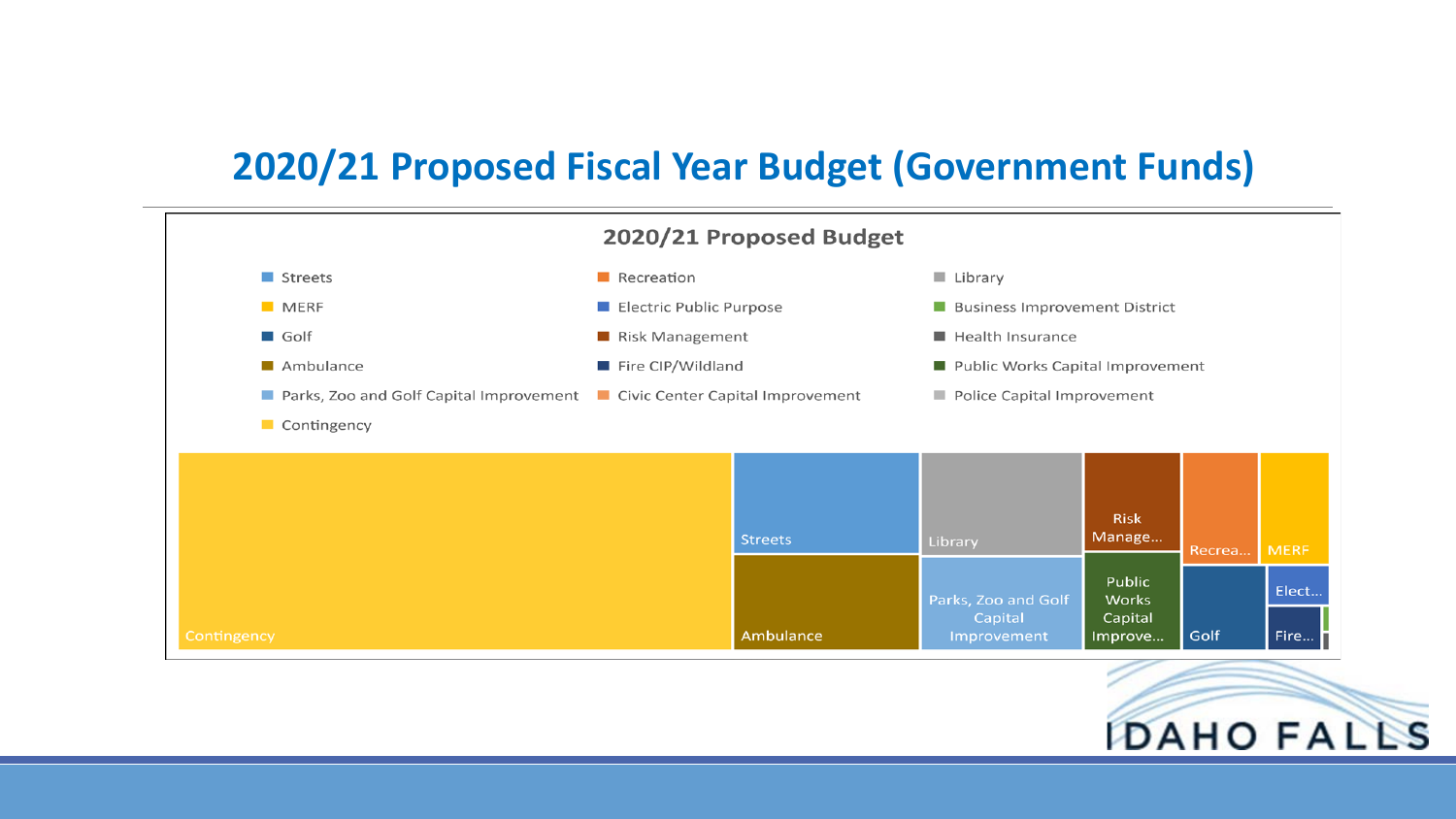# **2020/21 Enterprise Funds Revenue**

**Idaho Falls Power** 

|                          |          |             |      |                           | <b>Enterprise Funds Revenue</b> |              |
|--------------------------|----------|-------------|------|---------------------------|---------------------------------|--------------|
|                          |          |             |      | Idaho Falls Power Airport |                                 | ■ Wastewater |
| <b>Idaho Falls Power</b> | \$       | 81,433,525  | 64%  | ■ Water                   | Sanitation                      | Fiber        |
| Airport                  |          | 15,426,601  | 12%  |                           |                                 |              |
| Wastewater               |          | 12,535,000  | 10%  |                           |                                 |              |
| Water                    |          | 11,246,500  | 9%   |                           |                                 |              |
| Sanitation               |          | 4,704,000   | 4%   |                           |                                 |              |
| Fiber                    |          | 922,064     | 1%   |                           |                                 | Airport      |
|                          | Total \$ | 126,267,690 | 100% |                           |                                 |              |
|                          |          |             |      |                           |                                 |              |



Water

Wastewater

Sanitati.

Fiber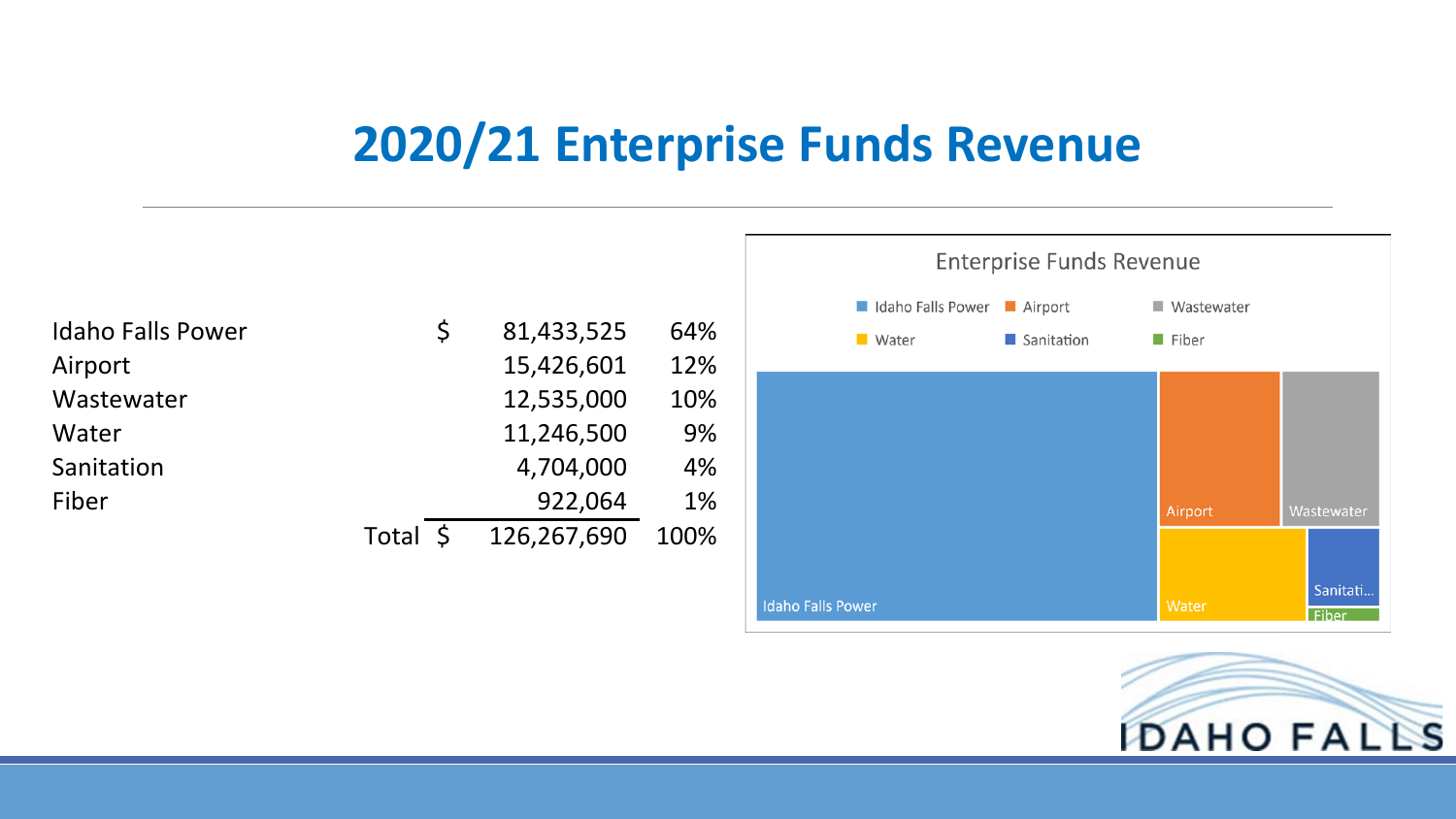### **2020/21 Enterprise Funds Budget**

| <b>Idaho Falls Power</b> | $\mathsf{S}$ | 89,404,599  | 63%  |
|--------------------------|--------------|-------------|------|
| Airport                  |              | 15,426,601  | 11%  |
| Wastewater               |              | 13,941,650  | 10%  |
| Water                    |              | 12,206,150  | 9%   |
| Fiber                    |              | 6,243,639   | 4%   |
| Sanitation               |              | 5,765,650   | 4%   |
|                          | Total \$     | 142,988,289 | 100% |



51% of total proposed budget.

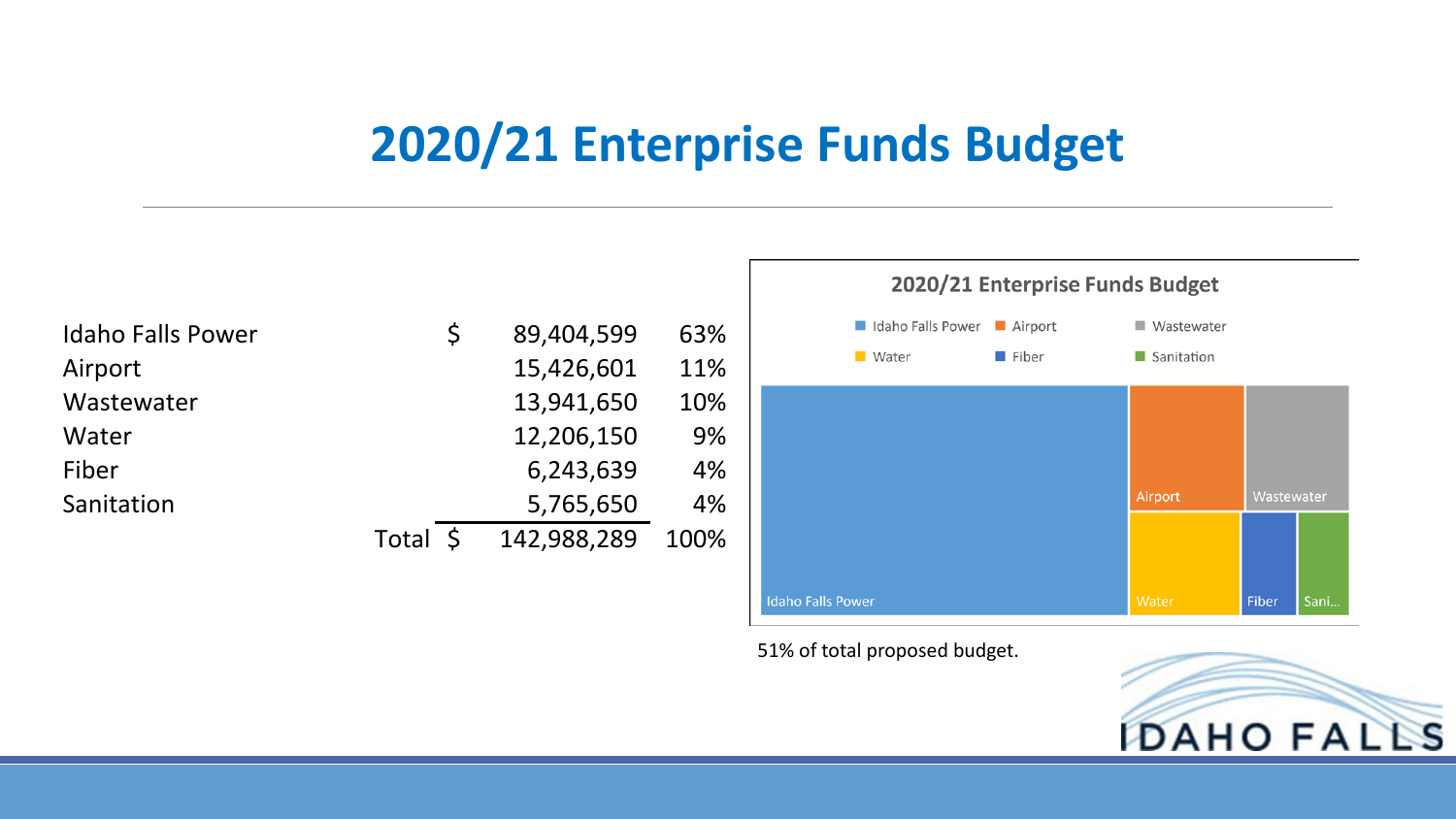### **2020/21 Proposed Fiscal Year Budget (Enterprise Funds)**

- **IDALA:** Idaho Falls Airport
	- **E** Airport facility expansion grant projects.
- **IDALA Falls Power** 
	- **ELECTRIC INTELEXT EXAMORE FIG.** Electric infrastructure and replacement.
	- **Fiber expansion and maintenance.**
- **Public Works** 
	- Capital improvement for street, bridge and traffic light.
	- **Nater and wastewater infrastructure projects.**
	- Sanitation capital equipment.